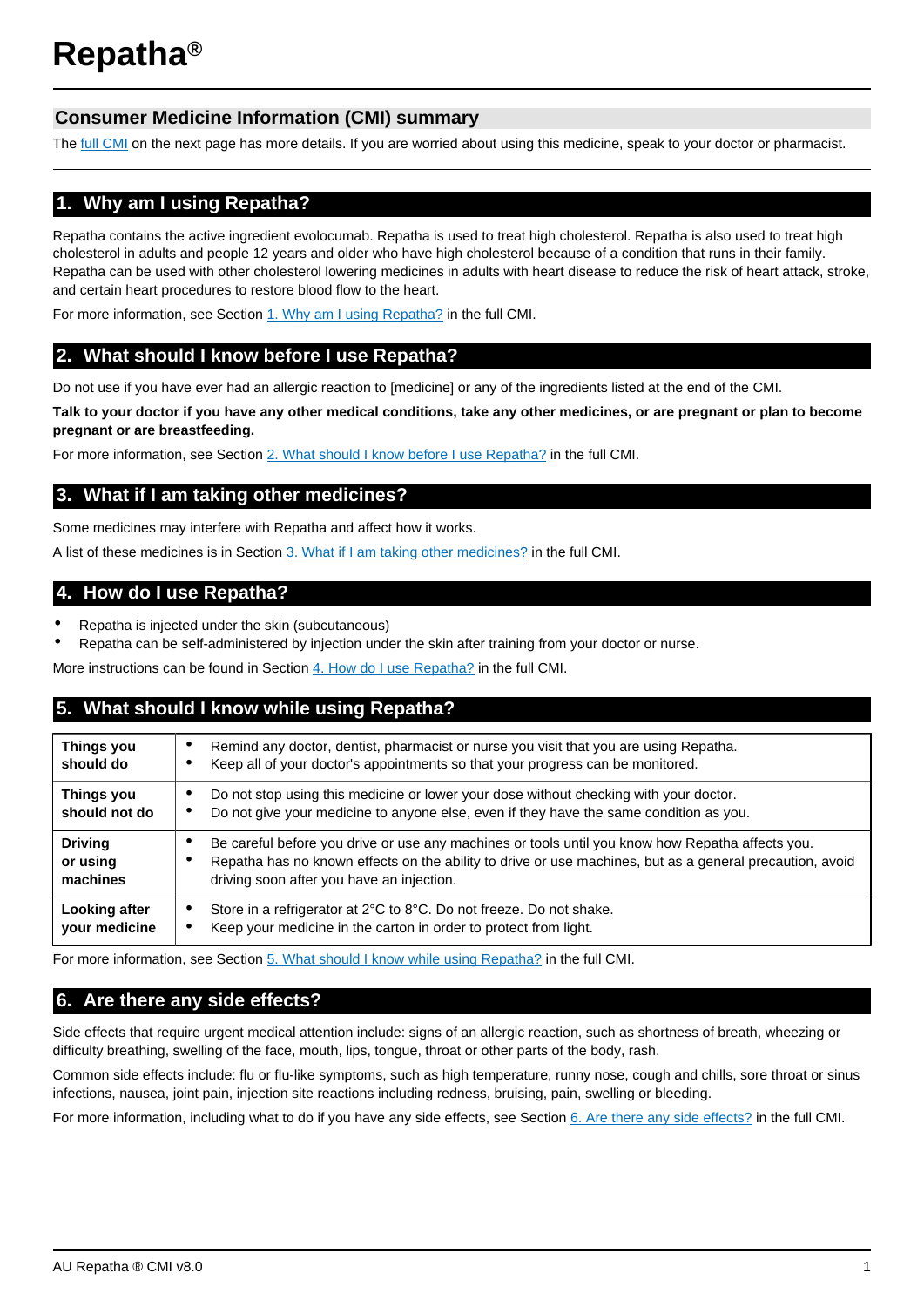<span id="page-1-0"></span>**Active ingredient(s):** Evolocumab (rch) - e" voe lok' ue mab

# **Consumer Medicine Information (CMI)**

This leaflet provides important information about using Repatha. **You should also speak to your doctor or pharmacist if you would like further information or if you have any concerns or questions about using Repatha.**

### **Where to find information in this leaflet:**

- [1. Why am I using Repatha?](#page-1-1)
- [2. What should I know before I use Repatha?](#page-1-2)
- [3. What if I am taking other medicines?](#page-1-3)
- [4. How do I use Repatha?](#page-2-0)
- [5. What should I know while using Repatha?](#page-2-1)
- [6. Are there any side effects?](#page-3-0)
- [7. Product details](#page-3-1)

### <span id="page-1-1"></span>**1. Why am I using Repatha?**

#### **Repatha contains the active ingredient evolocumab.**

Repatha is a protein (human monoclonal antibody) that lowers cholesterol. Repatha is given as an injection under the skin (subcutaneous).

**Repatha is used with other cholesterol lowering medicines in adults with heart disease to reduce the risk of heart attack, stroke, and certain heart procedures to restore blood flow to the heart. Risk factors of heart disease include a history of heart attack, stroke or blood vessel disease.**

**Repatha is used in adults who cannot control their cholesterol levels by cholesterol lowering diet and exercise. You should stay on your cholesterol lowering diet and exercise as directed by your doctor while taking this medicine.**

**Cholesterol is one of several fatty substances found in the bloodstream. Your total cholesterol is made up mainly of Low Density Lipoprotein (LDL) and High Density Lipoprotein (HDL) cholesterol.**

**Repatha lowers LDL cholesterol and triglycerides. It can raise your HDL cholesterol as well.**

**LDL cholesterol can build up in the walls of your arteries forming plaque. Eventually this plaque build-up can lead to a narrowing of the arteries. This narrowing can slow or block blood flow to vital organs such as the heart and brain. This blocking of blood flow can result in a heart attack or stroke and can cause other health problems.**

**HDL cholesterol helps to keep LDL cholesterol from building up in the arteries and protects against heart disease.**

**Triglycerides are another form of fat in your blood that may increase your risk for heart disease.**

**Repatha can be used with other cholesterol lowering medicines in adults to treat high cholesterol. When a statin cannot be used or does not work well, Repatha can be used alone or together with other cholesterol lowering medicines.**

**Repatha can be used with other cholesterol lowering medicines for people 12 years and older who have high cholesterol because of a condition that runs in their family (homozygous familial hypercholesterolaemia).**

## <span id="page-1-2"></span>**2. What should I know before I use Repatha?**

#### **Warnings**

#### **Do not use Repatha if:**

- you are allergic to evolocumab, or any of the ingredients listed at the end of this leaflet or medicines or other products that are produced by DNA technology using Chinese Hamster Ovary cells.
- Always check the ingredients to make sure you can use this medicine.

### **Check with your doctor if you:**

- have any other medical conditions
- take any medicines for any other condition.

During treatment, you may be at risk of developing certain side effects. It is important you understand these risks and how to monitor for them. See additional information under Section [6. Are there any side effects](#page-3-0)?

#### **Pregnancy and breastfeeding**

Check with your doctor if you are pregnant or intend to become pregnant.

Repatha has not been tested in pregnant women. It is not known if Repatha will affect your unborn baby.

If you are taking another cholesterol lowering medicine with Repatha, read the patient leaflet of that particular medicine as well.

Talk to your doctor if you are breastfeeding or intend to breastfeed.

It is not known whether Repatha is found in breast milk.

Your doctor will help you decide whether to stop breastfeeding, or whether to stop using Repatha, considering the benefit of breast-feeding to the baby and the benefit of Repatha to the mother.

Your doctor can discuss with you the risks and benefits involved.

### **Use in children and adolescents**

- Do not give this medicine to a child under the age of 18 years except for children over 12 years with a rare form of high cholesterol.
- Repatha has only been studied in children over 12 years with a rare form of high cholesterol which runs in families. homozygous familial hypercholesterolaemia.
- <span id="page-1-3"></span>• Repatha has not been studied in children under 12 years and has not been studied in children with high cholesterol due to other causes.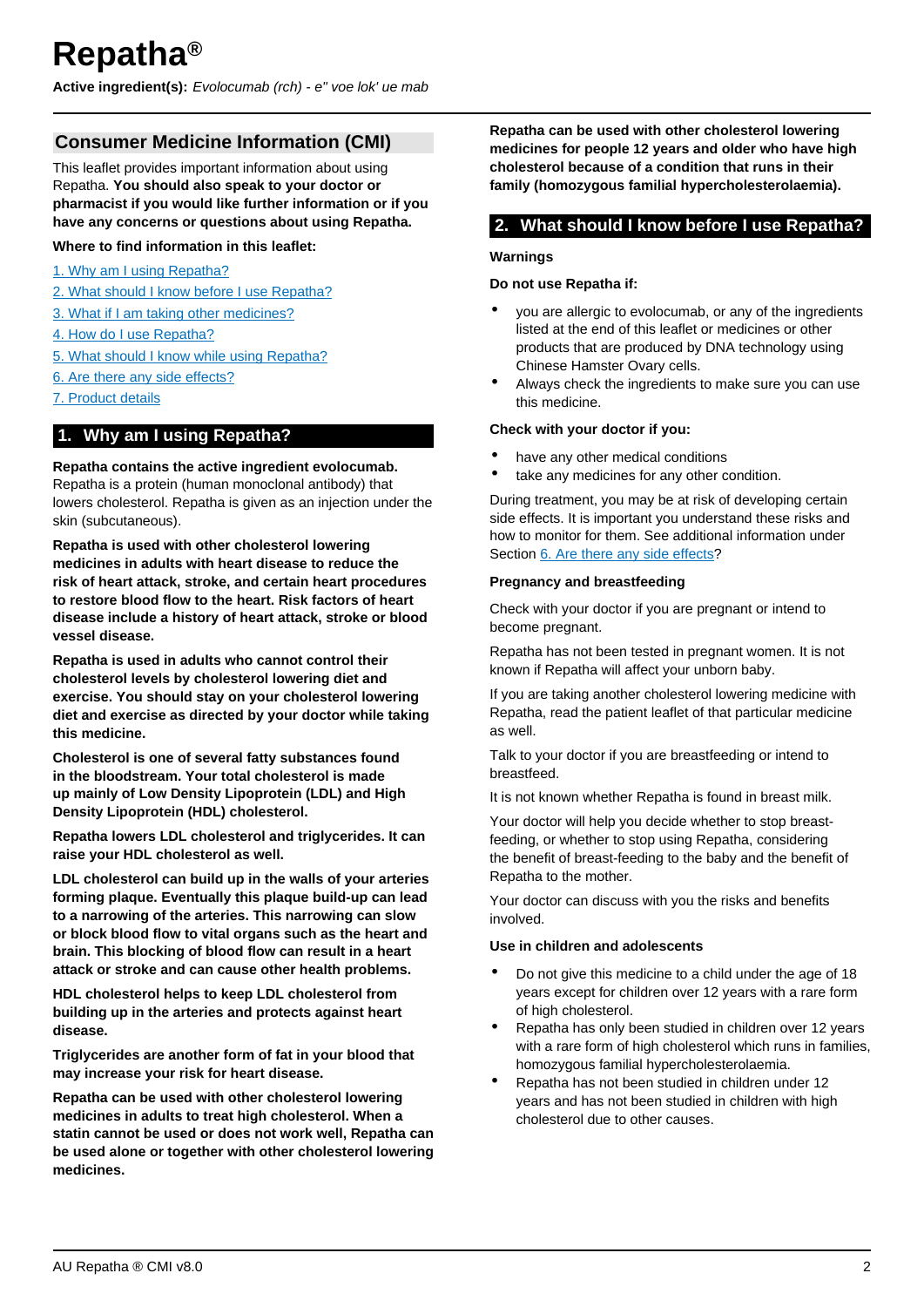# **3. What if I am taking other medicines?**

Tell your doctor or pharmacist if you are taking any other medicines, including any medicines, vitamins or supplements that you buy without a prescription from your pharmacy, supermarket or health food shop.

Repatha can be used with other cholesterol lowering medicines unless they cannot be used or do not work well.

**Check with your doctor or pharmacist if you are not sure about what medicines, vitamins or supplements you are taking and if these affect Repatha.**

## <span id="page-2-0"></span>**4. How do I use Repatha?**

### **How much to take / use**

- The recommended dose for adults with high cholesterol and heart disease to reduce the risk of heart attack, stroke and certain heart procedures is either 140 mg every two weeks or 420 mg once monthly.
- For homozygous familial hypercholesterolaemia the recommended starting dose is 420 mg once monthly. After 12 weeks your doctor may decide to increase the dose to 420 mg every 2 weeks. If you also receive apheresis, a procedure similar to dialysis where cholesterol and other fats are removed from the blood, your doctor may decide to start you on a dose of 420 mg every two weeks to coincide with your apheresis treatment.
- If you have been prescribed the 420 mg dose, this can be given as three 140 mg SureClick pens. The three injections should be given consecutively within 30 minutes. Alternatively, the single-use automated minidoser (AMD) can be used.
- Follow the instructions provided and use Repatha until your doctor tells you to stop.

### **When to take / use Repatha**

- Before starting Repatha, you should be on a cholesterol lowering diet and regularly exercising to lower your cholesterol.
- You should stay on your cholesterol lowering diet and exercise as directed by your doctor while taking Repatha.
- If your doctor has prescribed Repatha along with other cholesterol lowering medicines, follow your doctor's instructions on how to take these medicines together. Please read the patient leaflet for those medicines as well.
- Always use this medicine exactly as described in this leaflet or as your doctor, pharmacist or nurse has told you. Check with your doctor, pharmacist or nurse if you are not sure.

### **How to use Repatha**

- Repatha is injected under the skin.
- If your doctor decides that you or a caregiver can give the injections of Repatha you or your caregiver will receive training on the right way to prepare and inject Repatha.
- If using the pre-filled pen, place the correct (yellow) end of the pre-filled pen on the skin before injecting
- Follow the "Instructions for Use" leaflet in the pack which provides instructions about the right way to store, prepare, and give your Repatha injections at home.

### **If you forget to use Repatha**

Repatha should be used regularly at the same time every 2 weeks or once a month. If you miss your dose at the usual time, use Repatha as soon as you can after the missed dose.

### **Contact your doctor who will tell you when you should schedule your next dose. Follow that schedule exactly as your doctor has told you.**

**Do not take a double dose to make up for the dose you missed.**

#### **If you use too much Repatha**

If you think that you have used too much Repatha, you may need urgent medical attention.

#### **You should immediately:**

- phone the Poisons Information Centre (**by calling 13 11 26**), or
- contact your doctor, or
- go to the Emergency Department at your nearest hospital.

**You should do this even if there are no signs of discomfort or poisoning.**

## <span id="page-2-1"></span>**5. What should I know while using Repatha?**

### **Things you should do**

**If you are about to be started on any new medicine, remind your doctor, pharmacist or nurse that you are using Repatha.**

**Tell any other doctor, nurses, and pharmacist who treat you that you are using this medicine.**

**If you become pregnant while using this medicine, tell your doctor immediately.**

**Keep all your doctor's appointments so that your progress can be checked.**

### **Things you should not do**

- Do not use Repatha to treat any other complaints unless your doctor tells you to.
- Do not give your medicine to anyone else, even if they have the same condition as you.
- Do not stop using your medicine or lower the dosage without checking with your doctor.

### **Driving or using machines**

### **Be careful before you drive or use any machines or tools until you know how Repatha affects you.**

Repatha has no known effects on the ability to drive or use machines, but as a general precaution, avoid driving soon after you have an injection.

### **Drinking alcohol**

#### **Tell your doctor if you drink alcohol.**

### **Looking after your medicine**

- Store in a refrigerator at 2°C to 8°C. Do not freeze. Do not shake.
- Keep your medicine in the carton to protect from light.
- Your medicine may be left outside the refrigerator to reach room temperature (up to 25°C) before injection. This will make the injection more comfortable.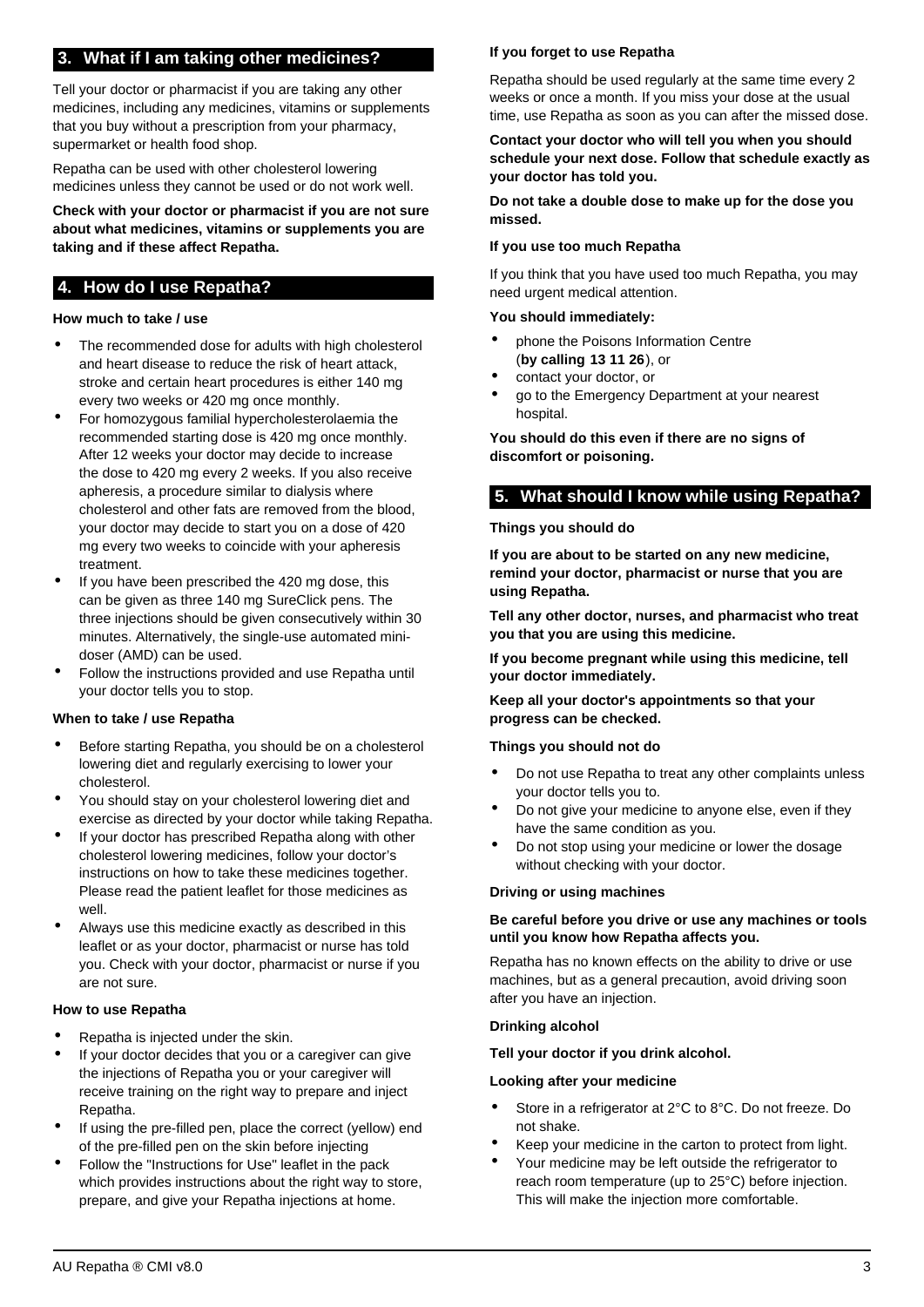Follow the instructions in the carton on how to take care of your medicine properly.

**Keep it where young children cannot reach it.**

#### **When to discard your medicine**

**After removal from the refrigerator, your medicine may be stored at room temperature (up to 25°C) in the original carton and must be used within 30 days.**

#### **Getting rid of any unwanted medicine**

If you no longer need to use this medicine or it is out of date, take it to any pharmacy for safe disposal.

Do not use this medicine after the expiry date.

### <span id="page-3-0"></span>**6. Are there any side effects?**

All medicines can have side effects. If you do experience any side effects, most of them are minor and temporary. However, some side effects may need medical attention.

See the information below and, if you need to, ask your doctor or pharmacist if you have any further questions about side effects.

### **Less serious side effects**

| Less serious side effects                                                                                                           | What to do                                                   |  |  |
|-------------------------------------------------------------------------------------------------------------------------------------|--------------------------------------------------------------|--|--|
| General:<br>unusual tiredness or weakness                                                                                           | Speak to your<br>doctor if you<br>have any of                |  |  |
| and looking pale<br>flu or flu-like symptoms, such as<br>high temperature, sore throat,<br>runny nose, cough and chills<br>headache | these less<br>serious side<br>effects and<br>they worry you. |  |  |
| Infection-related:                                                                                                                  |                                                              |  |  |
| common cold, such as runny<br>nose, sore throat or sinus<br>infections                                                              |                                                              |  |  |
| Gut-related:                                                                                                                        |                                                              |  |  |
| stomach upset<br>nausea or vomiting                                                                                                 |                                                              |  |  |
| Bone-related:                                                                                                                       |                                                              |  |  |
| back pain                                                                                                                           |                                                              |  |  |
| Muscle-related:                                                                                                                     |                                                              |  |  |
| joint pain<br>muscle pain (myalgia)                                                                                                 |                                                              |  |  |
| Injection site-related:                                                                                                             |                                                              |  |  |
| redness<br>bruising<br>pain<br>swelling<br>bleeding                                                                                 |                                                              |  |  |

#### **Very serious side effects**

| Serious side effects                                                                             | What to do                                                                         |
|--------------------------------------------------------------------------------------------------|------------------------------------------------------------------------------------|
| Signs of a serious allergic reaction:<br>shortness of breath<br>wheezing or difficulty breathing | Call your<br>doctor straight<br>away, or go<br>straight to the<br><b>Emergency</b> |

| Serious side effects                                                                                                                                       | What to do                                                                                          |
|------------------------------------------------------------------------------------------------------------------------------------------------------------|-----------------------------------------------------------------------------------------------------|
| swelling of the face, mouth, lips,<br>tongue, throat or other parts of the<br>body<br>skin rash with itching, including<br>rash over the whole body, hives | Department at<br>your nearest<br>hospital if you<br>notice any of<br>these serious<br>side effects. |

**Tell your doctor or pharmacist if you notice anything else that may be making you feel unwell.**

Other side effects not listed here may occur in some people.

#### **Reporting side effects**

After you have received medical advice for any side effects you experience, you can report side effects to the Therapeutic Goods Administration online at [www.tga.gov.au/](http://www.tga.gov.au/reporting-problems) [reporting-problems](http://www.tga.gov.au/reporting-problems). By reporting side effects, you can help provide more information on the safety of this medicine.

#### **Always make sure you speak to your doctor or pharmacist before you decide to stop taking any of your medicines.**

# <span id="page-3-1"></span>**7. Product details**

This medicine is only available with a doctor's prescription.

#### **What Repatha contains**

| <b>Active ingredient</b> | evolocumab           |
|--------------------------|----------------------|
| (main ingredient)        |                      |
| <b>Other ingredients</b> | proline              |
| (inactive                | glacial acetic acid  |
| ingredients)             | polysorbate 80       |
|                          | water for injections |
|                          | sodium hydroxide     |

**Do not take this medicine if you are allergic to any of these ingredients.**

#### **What Repatha looks like**

Repatha is a solution which is clear to opalescent, colourless to yellowish, and practically free from particles.

Do not use this medicine if you notice it is discoloured or contains large lumps, flakes or coloured particles.

Repatha is available as:

- A pack that contains one single-use SureClick pre-filled pen with 140 mg of evolocumab in 1 mL of solution (140 mg/mL) (Aust R 231152)
- A pack that contains one single-use automated minidoser (AMD) and one pre-filled cartridge with 420 mg of evolocumab in 3.5 mL of solution (120 mg/mL) (Aust R 273084, Aust R 348651).

#### **Who distributes Repatha**

Amgen Australia Pty Ltd Level 11, 10 Carrington St Sydney NSW 2000 Ph: 1800 803 638 www.amgenmedinfo.com.au